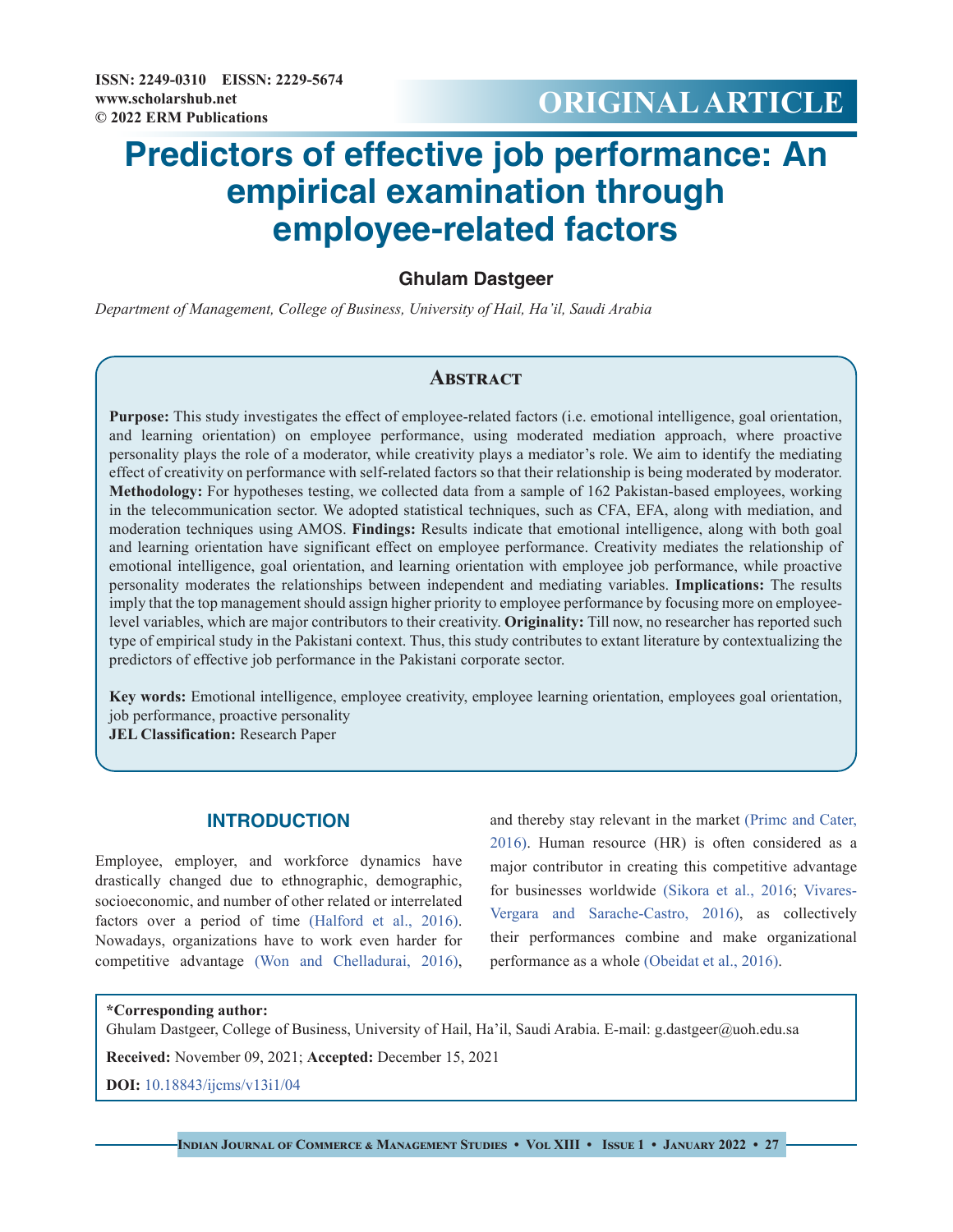Performance could have different definition with respect to different contexts [\(Myint and Aung, 2016\).](#page-10-2) To the extent of most general and acceptable definition, we can say that it has been defined as accomplishing a task at hand subjective or/and objective, more efficiently and effectively, as per the defined rules and standards within the control over emotion, being ably supported by ethical and professional boundaries [\(Myint and Aung, 2016\).](#page-10-2) There are multiple antecedents of employees' job performance in organizations [\(Hsieh, 2016;](#page-9-0) [Menges et al., 2017\)](#page-10-3); while some are constant, others are dynamic (Davcik and Sharma, 2016; Wambua and Karanja, 2016), and still others, are related to industry standards and requirements. Several studies have been conducted to determine different factors affecting employee performance, both positively and negatively (e.g. Bradler et al., 2016; Janssen and Yperen, 2004; NaranjoValencia and Jiménez-Jiménez, 2016). However, only a few studies have been conducted in which, creativity has been considered as a mediator to anticipate expected change in employee performance (de Stobbeleir and Ashford, 2011).

Relationship of job performance with personality-related variables, that is, emotional intelligence of employees (Altındağ and Kösedağı, 2015), goal orientation [\(Porath](#page-10-4) [and Bateman, 2006\)](#page-10-4), learning orientation [\(Calantone et al.,](#page-8-0) [2002\),](#page-8-0) and creativity (Zhang and Bartol, 2010b) has been scholarly proven.

In fact, extant researchers have claimed that there's a positive relation between emotional intelligence and performance [\(Cote and Miners, 2006\)](#page-8-1), and between goal orientation and employee performance (Janssen and Yperen, 2004). Although number of researchers concluded that creativity does effect emotional intelligence, job performance and goal orientation positively, but, we believe that studies looking to examine the mediating effect of creativity between emotional intelligence along with goal orientation on employee performance have been limited [\(Moss and Ritossa, 2007\).](#page-10-5) According to [Gong, et](#page-9-1)  [al \(2009\)](#page-9-1) and [Calantone et al. \(2002\)](#page-8-0) learning orientation (also considered as personality-related variable) positively effects individual creativity and performance. Although researchers like [Baker and Sinkula \(1999a\)](#page-8-2) have studied the relationship between learning orientation and organization performance, yet there is shortage of empirical studies on impact of learning orientation on employee's performance. Focusing on the gaps identified in literature, we study creativity as a mediator between learning orientation and employee job performance.

learning orientation all are variables related to personality, individual will, and self-motivation (Vande Walle et al., 1999). Proactive personality is a self-related variable, and has been defined as the individuals' ability to do constructive work, and thereby promote both innovation and creativity as a result [\(Grant and Ashford, 2008\)](#page-9-2). This study also examines how proactive personality moderates the impact of emotional intelligence, goal orientation, and learning orientation on employee creativity. The problem statement of this study could be framed as: 'how emotional intelligence, coupled with goal and learning orientation effectively improve employee performance, with employee creativity playing the role of a mediator in the relationship in such a way that employee proactive behavior improves the strength of this relationship when high, and reduce the strength between variables when it is low.

In the process, we believe that this study would contribute to extant literature in number of ways. First, it would help in estimating how creativity mediates the impact of emotional intelligence, goal orientation, and learning orientation on employees' job performance, using one model and indirect effect. Second, proactive personality moderates relationship between independent variables (emotional intelligence, goal orientation, and learning orientation) and mediator (creativity). Third, how this mediating moderating relationship affects the job performance of employees. Further, this study would also enrich proactive personality literature, vis a vis its importance in businesses, and how it improves with severe need of nurturing and cherishing employee creativity at workplace to increase performance, which eventually leads toward organizational performance collectively.

## **Hypothesis and Theory**

To remain competitive and to grow constantly in an everchanging work environment, job performance is considered as a key indicator for both individual and organizational success. Many researchers have argued that performance is more related to personal or behavioral aspect of individuals' personality, which specifically affect the outcome [\(Porath](#page-10-4)  [and Bateman, 2006\)](#page-10-4). The behavioral aspect (i.e. personal) of performance should be considered separately with other key factors that encompass all activities and intentions used by individuals to perform specific tasks at the workplace, whereby performance is viewed as a form of behavior itself. In fact, performance is an independent individual deliberation [\(Lee et al., 2004\)](#page-9-3) that results in outcomes that are more of focused by organizations and corporate world.

Emotional intelligence, employee goal orientation, and

On the other hand, creativity is more cognitive, and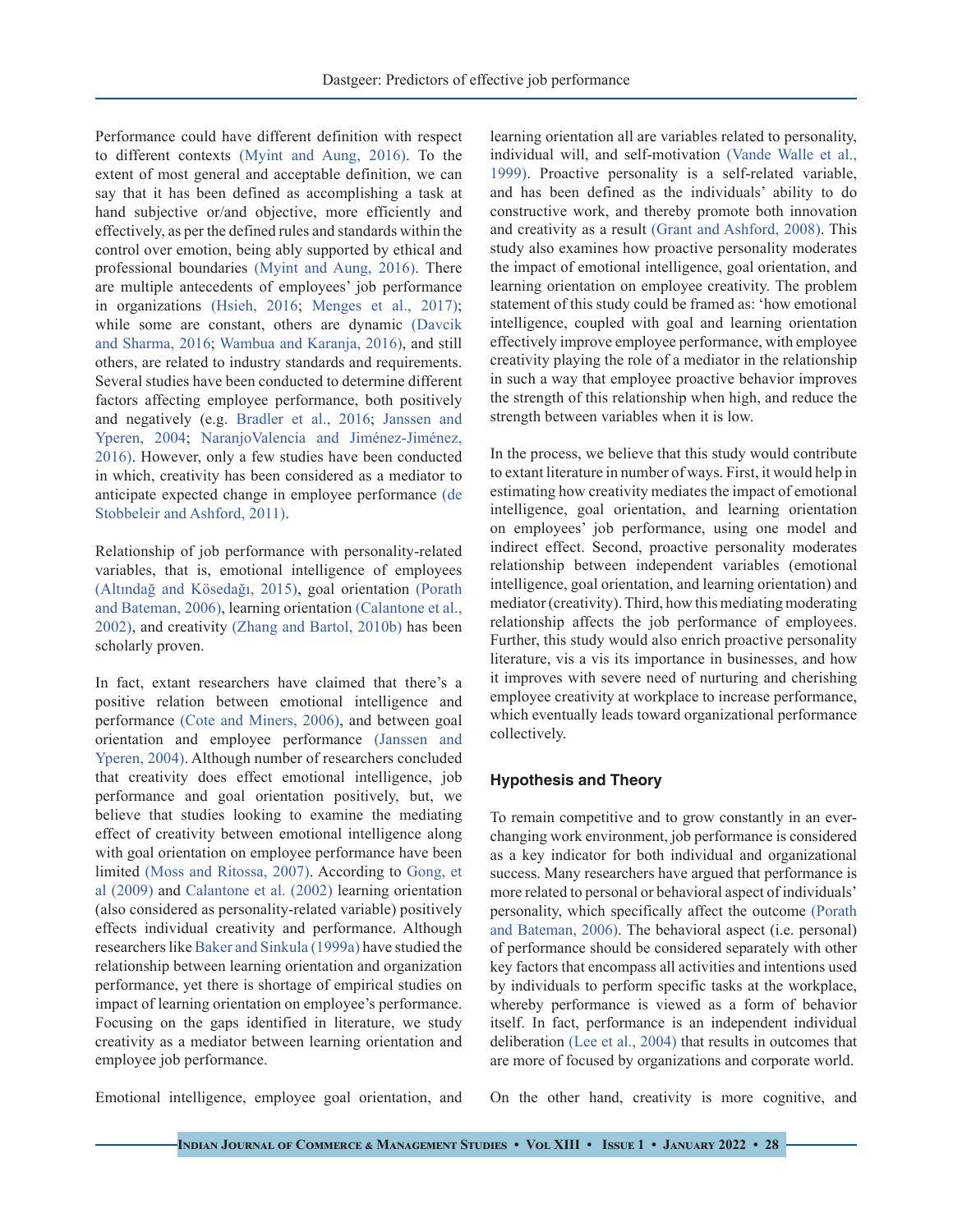represents the rational prospective of personality [\(Kim et](#page-9-4) [al., 2010\)](#page-9-4); it has frequently been used by many researchers (e.g. [Barczak et.al., 2010](#page-8-3); [Farmer et al., 2003;](#page-9-5) [Furnham,](#page-9-6) [2016](#page-9-6); and [Tierney and Farmer, 2004\)](#page-11-0), and has been found to have an impact on employees' outcomes and performance ([Kim et al., 2009](#page-9-7); [Tierney and Farmer, 2002](#page-11-1)). Creativity got its place in the list of variables, which performance of individuals and organizations as whole [\(Castro et al.,](#page-8-4) [2012\).](#page-8-4) Creative workforce development and maintenance are key for organizations to succeed, solve problems, and overcome difficulties (McAdam and McClelland, 2002a, [2002b](#page-10-6)). In fact, organizations depend on creative people and environment, which enriches the interaction in which, employees feel free to share their role in organizational success [\(Castro et al., 2012\)](#page-8-4), ultimately using the same to generate newer ideas and products (McAdam and McClelland, 2002a), methods and strategies [\(Mayfield](#page-10-7) [and Mayfield, 2008\),](#page-10-7) resulting in improved individual and organizational performance [\(Moss and Ritossa,](#page-10-5) [2007](#page-10-5); [Bharadwaj and Menon, 2000\).](#page-8-5) One of the most emerging variables, both in academia and the corporate world is emotional intelligence [\(Petrides, 2016\)](#page-10-8). In the very beginning of the emergence of this concept, number of studies has been conducted on the educational sector [\(Goleman, 1996](#page-9-8); [Penrose et al., 2007\)](#page-10-9). Later, it has been proven by scholars that the said variable actually impacts employees [\(Castro et al., 2012\)](#page-8-4)

Studies relating to emotional intelligence date back to the 1990s [\(Mayer et al., 1999](#page-10-10); [1990](#page-10-11); [Mayer and Geher, 1996](#page-10-12); [Salovey and Sluyter, 1997\);](#page-10-13) later, [\(Goleman and Griese,](#page-9-8) [1996](#page-9-8); [Goleman, 1995b](#page-9-9), [1996](#page-9-8)) studied the concept deep rooted from psychological prospective at the end of past century. Later on, a study of emotional intelligence was extended toward corporation and business world [\(Mayer](#page-10-14) [et al., 2000\)](#page-10-14) apart from academics specifically (Aradilla-Herrero et al., 2014; [Di Fabio and Kenny, 2012\)](#page-9-10) as per mentioned studies it's been scholarly proven that emotional intelligence is important for almost every field of study whether theoretical or practical, where there are people, there is emotional intelligence. We used four dimensional model of emotional intelligence proposed by [Davies et al.,](#page-9-11) [1998](#page-9-11), previously developed by [Mayer et al., 1999,](#page-10-10) which endorsed the concept of [Goleman, 1995a,](#page-9-9) who believed that the success level of a person, after entering a workplace is even more dependent on emotional intelligence then on cognitive intelligence. Some of the dimensions of emotional intelligence proposed include the self-emotion appraisal, others' emotion appraisal, use of emotion, and regulation of emotion also used by [Bryant and Malone,](#page-8-6) [2015](#page-8-6); [Gozukara, 2016;](#page-9-12) [Hur et al., 2011](#page-9-13); and [Myint and](#page-10-2) [Aung, 2016.](#page-10-2) Organizations prefer to use emotional

intelligence, as it is associated with outcomes, such as employee attitude, performance, behavior, occupational stress, organizational commitment job stress, and more [\(Kafetsios and Zampetakis, 2008](#page-9-14); Wong and Law, 2002). As both variables are related to the individuals' ability, it may be affirmed that emotional intelligence does affect employee performance positively (Wong and Law, 2002). Based on the review of literature thus far, we posit:

*Hypothesis 1:* Employee's creativity mediates the relationship between emotional intelligence and job performance.

Proactive people are self-motivated, they usually do not need external stimuli to get their work done. They generate opportunities, act as per requirement, take corrective measures, and continue till the work is done as per their expectations, and correct themselves too as and when required (Choi, 2007; Nito, 2005). Further, individuals with high proactive personality, tend to achieve their desired result by doing new and creative things, by understanding both themselves and others at the workplace [\(Chang et al., 2016\)](#page-8-7). Several studies have shown that proactive personalities affect both emotional intelligence and creativity positively. Thus, we posit:

*Hypothesis 2:* Proactive personality moderates the relationship between emotional intelligence and creativity such that when proactive personality is high, relationship is more positive.

Collectively combining both mediating and moderating hypotheses (Edwards and Lambert, 2007), and as per the above-mentioned discussion framework formed in which creativity mediates the relationship of emotional intelligence and job performance, while proactive personality moderates the relationship of emotional intelligence and creativity. Employees having high emotional intelligence with high proactive personality can recognize, understand theirs and others' emotions, and act accordingly; they tend to be more motivated to achieve and accomplish their tasks and goals. That is why, they are more likely to be innovative and skillful to get the work done. Therefore, their performance levels are higher than those, who're low on emotional intelligence, and have low proactive personality. Thus, we posit:

*Hypothesis 3:* The relationship between emotional intelligence and employees performance is indirect and mediated by creativity which is conditional on proactive personality in such a way that relationship strengthen and more positive if proactive personality are high.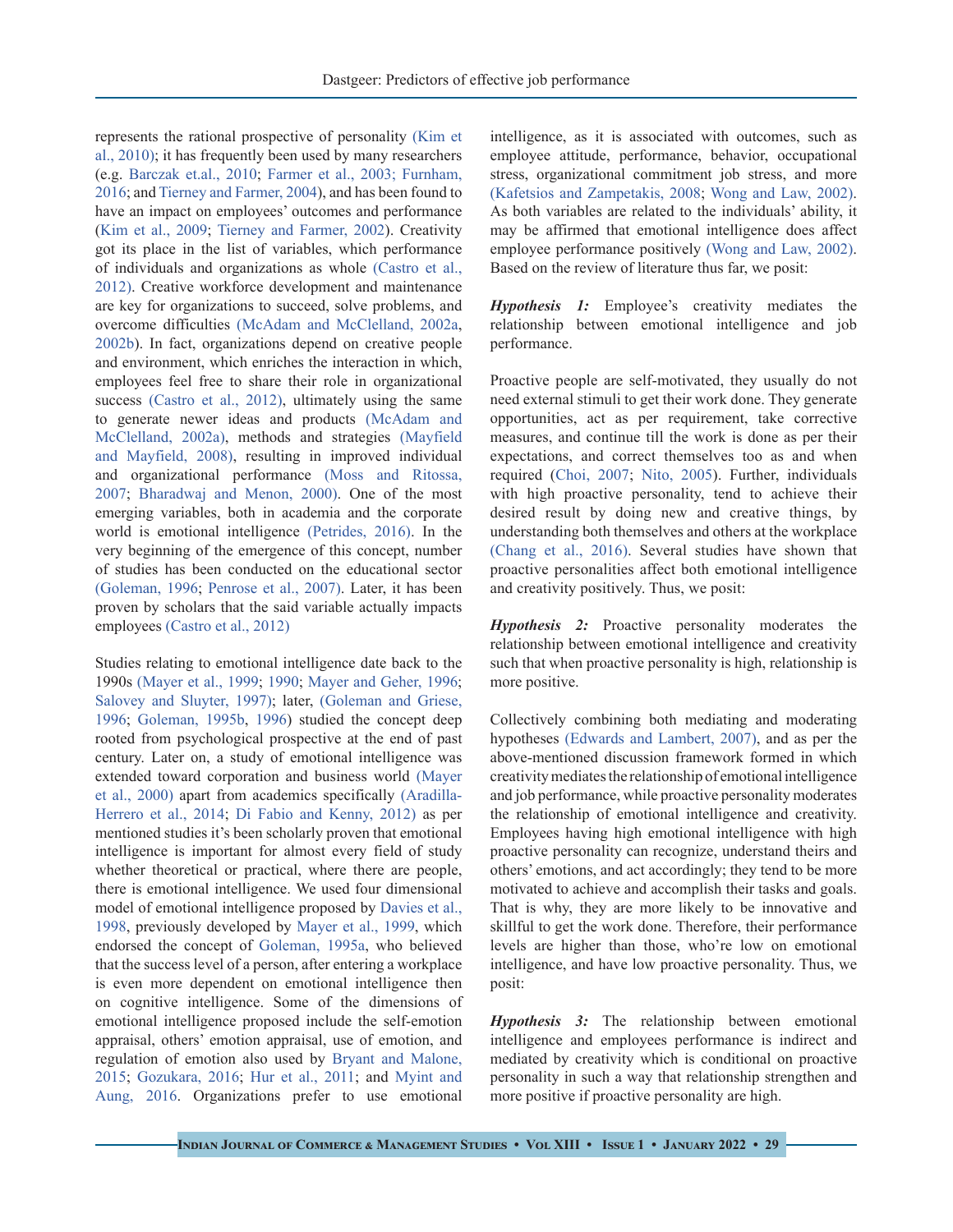Goal setting has both positive and direct impact on individual satisfaction and organizational commitment [\(Locke and Latham, 1990\)](#page-9-15). Goal orientation is related to individual will to achieve a certain milestone. Whittington et al., (2004), argued that a challenging goal will eventually improve performance, and is thereby positively associated with it. Goal difficulty on the other hand, triggers the challenge in an individual, and in turn, stimulates the need to accomplish a task (Whittington et al., 2004), for which, both creativity and innovation are required, eventually enhancing the individual's performance. We posit:

*Hypothesis 4:* Employee's creativity mediates the relationship between goal orientation and job performance.

Learning orientation is related to how an individual's mindset and motivation to learn a skill, competence, craft, or knowledge (VandeWalle et al., 1999). As per the social cognitive theory, "individuals acquire knowledge and skills through enactive mastery experience (i.e. direct experience of attaining a task or skill) and mastery modeling (i.e. observational learning from proficient models such as leaders)." Internal as well as external factors, coupled with situational and personal factors affect the acquisition of both skill and knowledge. Individuals with high learning orientation seek challenges, and try to do new and different things, which in turn, stimulate their need to learn and challenge themselves. Learning orientation is selfmotivation and when individual is motivated, he used to think for innovative or creativity (as per discussed above) to get that motivation fulfill as per studies which enhance the performance for sure. The following hypothesis can be made by above discussion.

*Hypothesis 5:* Employee's creativity mediates the relationship between learning orientation and job performance.

Organizations work hard to keep their employees motivated [\(Nifadkar et al., 2012\).](#page-10-15) There are different sources of motivation; one of them includes self-motivation [\(Lunenburg, 2011\).](#page-9-15) It refers to "being results oriented and pursuing goals beyond what is required" [\(Lunenburg,](#page-9-15)  [2011\)](#page-9-15). Learning orientation and goal orientation both are self-related variables [\(Bauer et al., 2016\);](#page-8-8) while one focuses on learning, and skills achievement mindset (Li and Shieh, 2016), the latter focuses on tasks and goals achievement (Hirst et al., 2009). Notably, both have impact on employee performance [\(Gong et al., 2009\)](#page-9-1). Employees who have proactive personality tend to lean more toward learning, trying to achieve their set goals; in the process, they tend to be more creative and innovative. We therefore posit:

*Hypothesis 6:* Proactive personality moderates the relationship between learning orientation and employees' creativity.

*Hypothesis 7:* Proactive personality moderates the relationship between goal orientation and employee's creativity.

Using Edwards and Lambert (2007) moderated mediating model and as per above-mentioned discussion for the 4th and 5th hypotheses, we believe that creativity does mediate the relationship of learning orientation and goal orientation (independent variables), and is intrinsically related to job performance (dependent variable). Proactive personality on the other hand, moderates the relationship of independent variables (learning orientation and goal orientation) with mediating variable (creativity). Employees, high on learning orientation with high proactive personality tend to be more active in learning new skills, and are more prone toward accepting change. They are more innovative and perform well, as opposed to those who do not possess these traits. Thus, we posit:

*Hypothesis 8*: The relationship between learning orientation and employees performance is indirect and mediated by creativity and is conditional to proactive personality in such a way that relationship strength increases and becomes more positive when proactive personality is high.

Again as per the 6th and 7th hypothesis and using model formed by Edwards and Lambert, (2007), Here study combines the moderator and mediator in same equation and come to the point that employees having proactive personality have an impact on their goal orientation which leads them toward achieving goals set by themselves as this is personality related variable so as per above-mentioned discussion, it is clear that high goal orientation makes employee motivated and wants to achieve certain limits for which they try separate ways than traditional working style and move toward creativity to achieve the task in optimistic and most promising way and ultimately their performance increases to higher level due to their inmate personality trait of achievement. As per discussion, the following hypotheses are formed.

*Hypothesis 9:* The indirect relationship between goal orientation and job performance through creativity is conditional on proactive personality such that this indirect relationship is more positive when employee having high proactive personality.

Based on the above hypotheses, Figure 1 shows the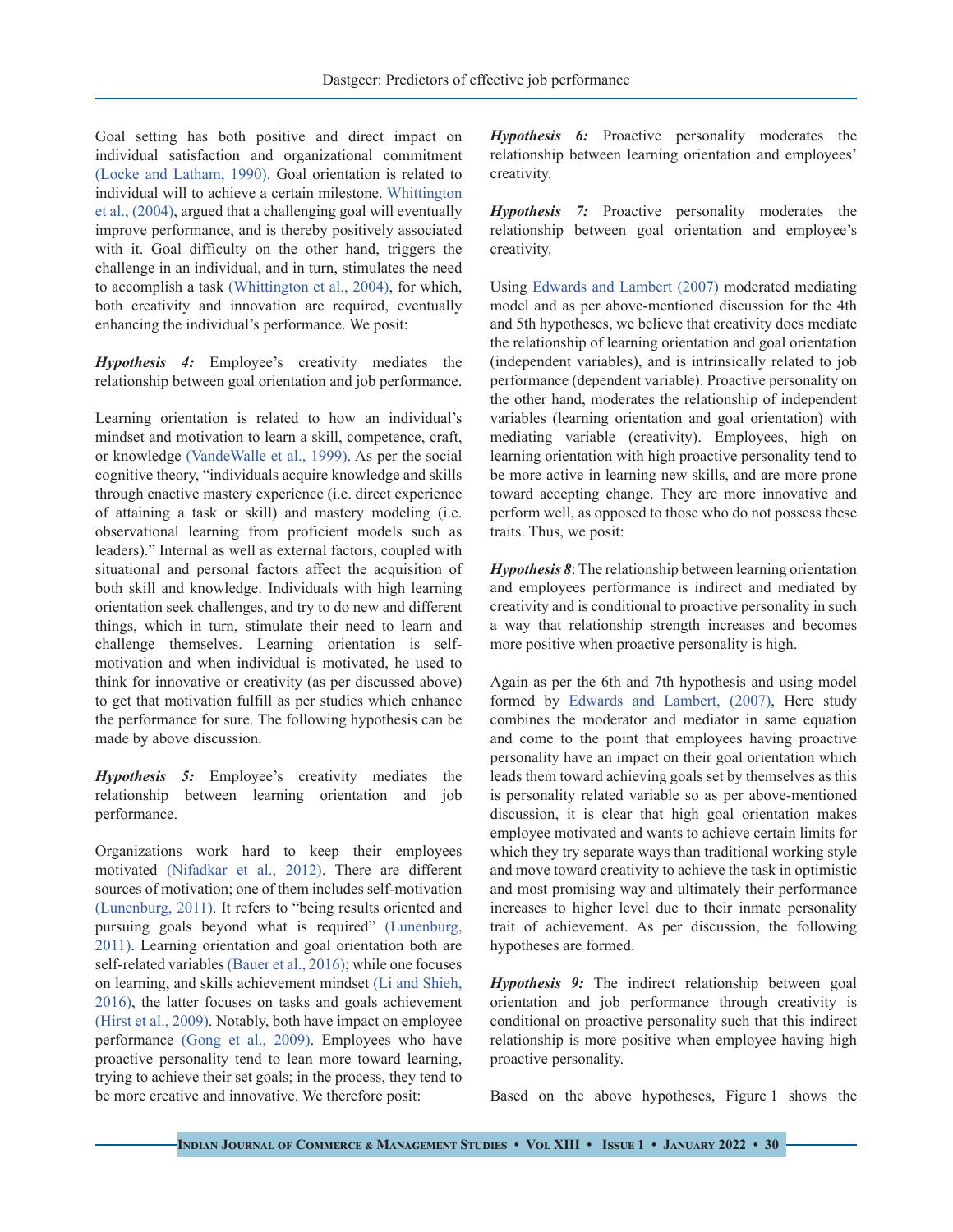conceptual framework of the study.

## **METHODOLOGY**

#### **Sample and Procedure**

We collected data for this study from software, technology, and product development departments of Pakistan's Telecom sector. These telecom companies have been established in the country for more then 7-8 years; they usually launch new technologies and products to gain competitive advantage within the market, and thereby remain sustainable. Notably, employees from Zong, Jazz, and Telenor companies were randomly selected based on their availability. We distributed the questionnaire with a note explaining the requirement, and the nature of research. We assured them of confidentiality of their responses. Among two hundred questionnaires that were distributed through both emails and postal service, we received 162 responses, (i.e. about 81% response rate). Out of this, 58.6% were men and 41.4% were women. About 14.2% had 14 years of education, 63% got 16 years of education, while 22.8% have had 18 years or above level of education.

## **Measures**

Seven-item Likert scale was used to measure the responses of all main variables. English language was used to conduct survey.

## *Emotional intelligence*

Importantly, the questionnaire was adopted from [Law](#page-9-16) [et al., \(2004\)](#page-9-16) study; it consisted of 16 items, with equal distribution of 4 items each for self-emotion appraisal, other emotion appraisal, use of emotion, and regulation of emotion. Some of the sample items include "I really understand what I feel."





### *Goal orientation*

An adopted questionnaire by Janssen and Yperen, (2004) was used consisting of 13 items, developed by Vande Walle et al. (1999). Sample items included "I prefer to work on projects where I can prove my ability to others." Cronbach α for this measurement scale was 0.716, therefore highly significant.

#### *Learning orientation*

Seventeen items scale questionnaire used for study was adopted by [Calantone et al., 2002,](#page-8-0) commitment to learning, shared vision, open-mindedness, and intra-organizational knowledge sharing were sub-divisions which is highly significant. Sample items included "There is a commonality of purpose in my organization."

#### *Proactive personality*

Shorter version of Bateman and Crant, (1993), used by [Seibert et al., \(1999\)](#page-10-16) and Trifiletti et al., (2009), which consisted of 10 items, and was highly significant. Sample items included "If I see something I don't like, I fix it."

#### *Creativity*

Questionnaire consisted of 4 items, adopted from [Gozukara,](#page-9-12)  [\(2016\).](#page-9-12) Sample items included "I suggest new and better ways to achieve goal or objectives" which is highly significant.

#### *Job performance*

Performance measured using 4 items scale, adopted from [Smit et al., \(2016\),](#page-10-17) which is highly significant. Sample items included "Were you feeling hardworking?"

#### *Control variable*

We also used demographical factors, such as gender, age, and education for analysis, as many previous researches showed that these demographic factors are associated with both performance [\(Brackett et al., 2006\)](#page-8-9) and creativity. For example, Zhang and Bartol, (2010a), of individuals. Gender was coded 1 for men and 2 for women. Age was divided into brackets (i.e.,  $1 = 21-30$ ,  $2 = 31-40$ ,  $3 = 41-50$ , and  $4 =$ 51 and above) while education ( $1 = 14$  years,  $2 = 16$  years, and  $3 = 18$  years of above) was also used as control variable.

#### **Statistical Analysis**

Data were analyzed using SPSS 21 and AMOS of same version. First of all data screening took place by eliminating incomplete or biased responses then Cronbach was

**Indian Journal of Commerce & Management Studies • Vol XIII • Issue 1 • January 2022 • 31**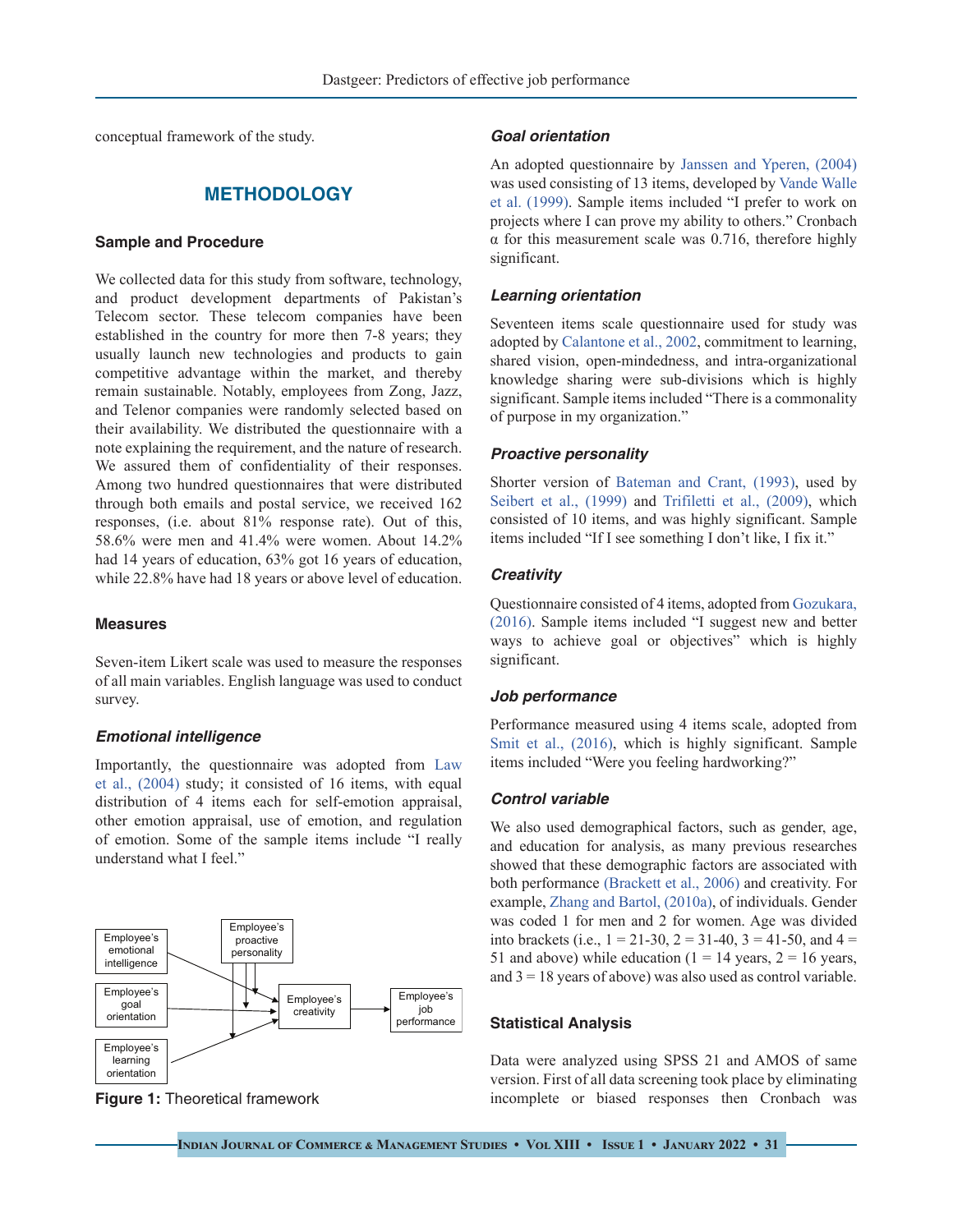calculated to test scales reliability which was 0.853, good and satisfactory. EFA was performed using SPSS giving KMO value 0.78, which showed that sample was adequate for a study with Bartlett's test of sphericity, which was highly significant at.000. The correlation values among valuables were measured using SPSS software; further, the reliability of variables was measured using Cronbach alpha reliability statistical test [Table 1].

Conformity factor analysis was performed before testing the relationship between constructs (by putting independent variables [emotional intelligence, goal orientation, and learning orientation], dependent [employee performance], and mediating variables [creativity] in measurement model) to check the validity of constructs,  $\chi$ 2/d.f, RMSEA, IFI, TLI, CFI, and goodness of fit indices (GFI) were employed to test the fit at  $P < 0.01$ . Please see the results/values of said GFI in Table 2 where all values are satisfactory and within the range of acceptable limits. GFI indicates that the measurement model is strong enough and ready for structural model test and subsequently for hypotheses testing.

After measurement model testing, the next stage included structural model testing, where the theoretical model of the study was statistically tested. Figure 2 depicts the standardized beta weights of all theorized relationships between independent and dependent variables. Here, all direct and indirect relations were statistically tested; the same model was subsequently being used for the hypotheses testing.

## **Hypothesis Testing**

To test hypotheses, we started with mediation, which

predicts that employees' creativity mediates the relationship of emotional intelligence with job performance, goal orientation with job performance, and learning orientation with job performance. As per H1 which says that creativity mediates the relationship between emotional intelligence and performance statistical indices shows that  $β = 0.497$ ,  $P < 0.001$  when no mediation takes place, while  $\beta = 0.282$ ,  $P < 0.05$  when creativity mediated the relationship additionally bootstrapping showed that there is a significant (again  $P < 0.001$ ) partial mediation between independent and dependent variable using creativity as mediator. While testing H4, it's been observed that  $β = 0.219$ ,  $P < 0.05$  when direct relationship was tested between goal orientation and performance whereas  $\beta$  = 0.185,  $P < 0.05$  when mediator introduced, although both values were highly significant and there should be some kind of mediation between said variables as per Baron and Kenny's (2012) approach but bootstrapping showed a non-significant value  $P < 0.229$  that implied no mediation was possible using creativity between goal orientation and performance. As per H5 creativity mediates the relationship of learning orientation and performance. Again, we took values  $\beta = 0.382$ ,  $P < 0.001$  when there is no mediator present while putting the effect of mediator between the relationship calculated values is  $\beta = 0.152$ , P < 0.05. This time bootstrapping showed significance of relationship at  $P < 0.001$ . Table 3 contains the direct and indirect effects (beta weights) among independent and dependent variables.

Proactive personality converted into categorical variable from continuous variable to check its moderating effect on independent and mediating variables linkage as per [Aguinis et al., \(2005\),](#page-8-10) after performing model fit. Mediation was performed using proactive low and high

| <b>Table 1: Correlations among variables</b> |          |                                  |                     |                         |                   |                    |                    |
|----------------------------------------------|----------|----------------------------------|---------------------|-------------------------|-------------------|--------------------|--------------------|
| <b>Variables</b>                             | Cronbach | <b>Emotional</b><br>intelligence | Goal<br>orientation | Learning<br>orientation | <b>Creativity</b> | <b>Performance</b> | <b>Performance</b> |
| Emotional<br>intelligence                    | 0.88     |                                  |                     |                         |                   |                    |                    |
| Goal<br>orientation                          | 0.71     | 0.092                            | (0.825)             |                         |                   |                    |                    |
| Learning<br>orientation                      | 0.82     | $0.538**$                        | $0.120*$            | (0.896)                 |                   |                    |                    |
| Creativity                                   | 0.79     | 550**                            | $0.130*$            | 568**                   | (0.832)           |                    |                    |
| Performance                                  | 0.82     | $0.722**$                        | $0.309**$           | $0.679**$               | 888**             | (0.867)            |                    |
| Proactive<br>personality                     | 0.77     | $0.723**$                        | $0.144*$            | $712**$                 | 809**             | $0.857**$          | (0.899)            |

Notes: Cronbach's α is in parenthesis at intersecting point of variable. \*\*Correlation is significant at the 0.01 level. \*Correlation is significant at the 0.05 level

**Indian Journal of Commerce & Management Studies • Vol XIII • Issue 1 • January 2022 • 32**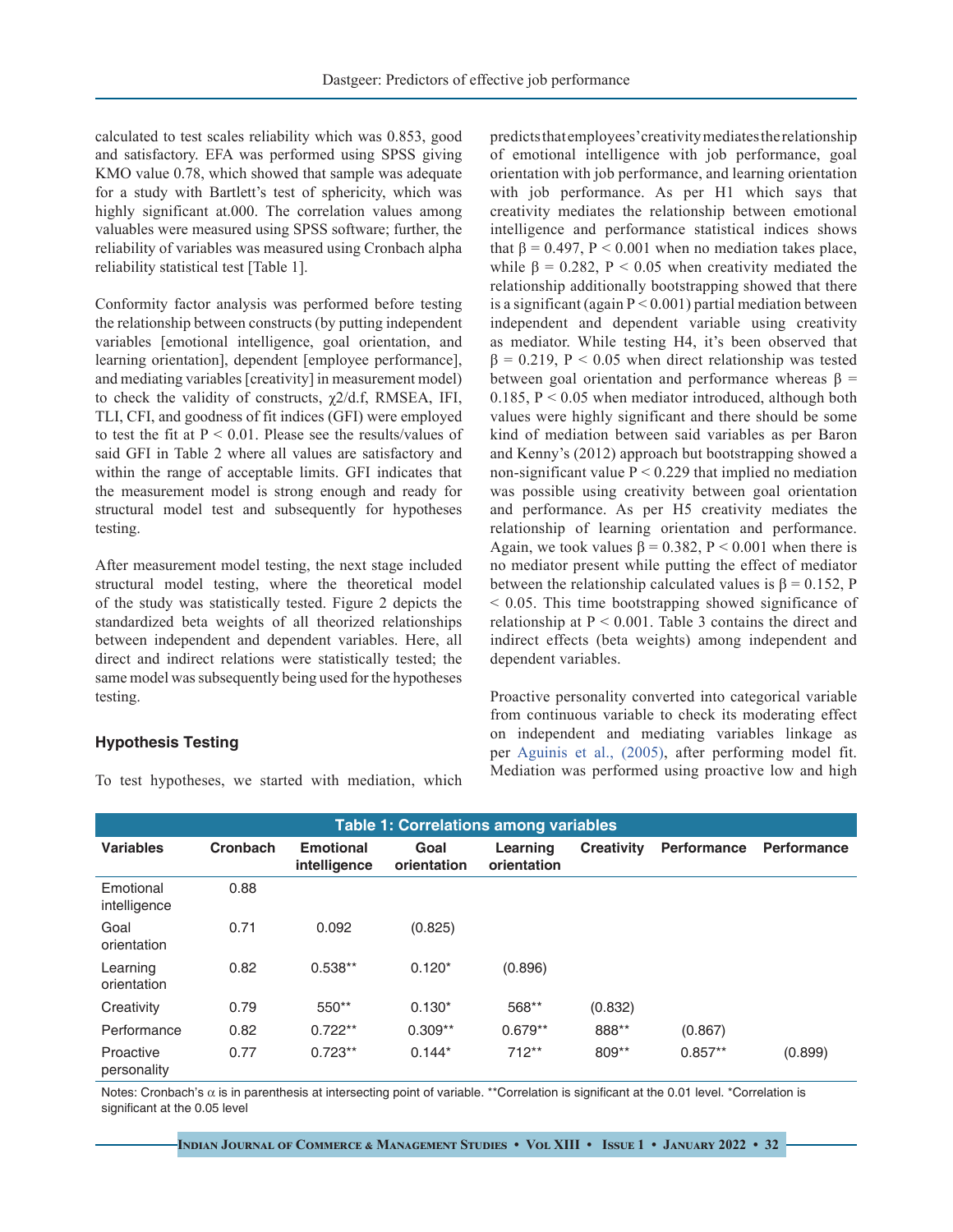category at different level of relationships in model as discussed by Nito, (2005), also mentioned by [Preacher](#page-10-18) [et al., \(2007\)](#page-10-18), while Edwards and Lambert, (2007), used this approach in which moderation could be occur at any level of relationship in the model  $(X \rightarrow Y \rightarrow Z)$  or direct  $(X \rightarrow Z)$ . Group moderation was performed on overall model.

The relationship between emotional intelligence and creativity was significant and positive before moderation was introduced as shown in model diagram before. As per H2 categorical moderator (proactive personality) was added, statistical values show when there is low proactiveness at  $\beta = 0.252$  but when there are high proactiveness values moved up at  $\beta = 0.379$ , both values are at significance level of  $P < 0.05$ . The hypothesized relationship that learning orientation's has positive impact on creativity and this relationship is moderated by proactive personality, is proven by indices which show  $\beta = 0.054$  at P < 0.05 when there is low proactive personality but value is still positive and increased to  $\beta$  = 0.295 at significance level of  $P < 0.05$  when there is high proactive personality. As H6 said that goal orientation relationship with creativity moderates by proactive personality. As discussed above in mediation that there is no mediation present between goal orientation and performance using creativity so this moderation was also found non-significant.

In addition, it has been observed that relationship between creativity (moderator) and performance (dependent variable) was also moderated by proactive personality and values depict that  $β = 0.133$  at  $P < 0.05$  when there is low proactive personality while value was still significant at



**Figure 2:** Research model (standardized estimates)

| <b>Table 2: Model fit indices</b> |                         |  |  |                           |  |  |
|-----------------------------------|-------------------------|--|--|---------------------------|--|--|
|                                   | CMIN/<br>DF             |  |  | GFI CFI RMSEA IFI TLI     |  |  |
| Proposed<br>model<br>indices      | $\overline{\mathbf{2}}$ |  |  | 0.89 0.95 0.042 0.95 0.93 |  |  |

 $P < 0.05$  and positive when proactive personality is high with weights of  $\beta = 0.279$ .

Stats show that as per H3 that relationship between emotional intelligence and employees performance is indirect and mediated by creativity is conditional on proactive personality, when tested indices show that  $\beta =$  $0.165$  at  $P < 0.001$  level of significance when proactiveness is low while  $\beta = 0.279$  at significance level of  $P < 0.001$ .

The relationship between learning orientation and employees performance is indirect and mediated by creativity as discussed in H8 and is conditional to proactive personality in such a way that relationship strength calculated was  $\beta = 0.155$  at P < 0.05 and become more positive when proactive personality is high with  $\beta =$ 0.174 at  $P < 0.05$  [Table 4].

H9 indicated that relationship between goal orientation and job performance through creativity is conditional on proactive personality such that this indirect relationship is more positive when employee having high proactive personality was not found to be significant so no further calculated.

| <b>Table 3: Mediation effects</b>                             |                        |                          |  |  |  |
|---------------------------------------------------------------|------------------------|--------------------------|--|--|--|
| <b>Relationship</b>                                           | <b>Total</b><br>effect | Direct with<br>mediation |  |  |  |
| Creativity mediates emotional<br>intelligence and performance | $0.497**$              | $0.282***$               |  |  |  |
| Creativity mediates goal<br>orientation and performance       | $0.219**$              | $0.185**$                |  |  |  |
| Creativity mediates learning<br>orientation and performance   | $0.382***$             | $0.152**$                |  |  |  |

| <b>Table 4: Moderation effects</b>       |            |                                     |  |  |  |
|------------------------------------------|------------|-------------------------------------|--|--|--|
| <b>Relationships</b>                     |            | <b>Proactive low Proactive high</b> |  |  |  |
| Emotional intelligence<br>--> creativity | $0.252**$  | $0.379**$                           |  |  |  |
| Learning orientation<br>--> creativity   | $0.054**$  | $0.295**$                           |  |  |  |
| Creativity<br>---> performance           | $0.133**$  | $0.369**$                           |  |  |  |
| Emotional intelligence<br>-->performance | $0.165***$ | $0.279***$                          |  |  |  |
| Learning orientation<br>--> performance  | $0.155**$  | $0.174**$                           |  |  |  |
|                                          |            |                                     |  |  |  |

Notes: \*\*\*P<0.01; \*\*P<0.05; and \*P<0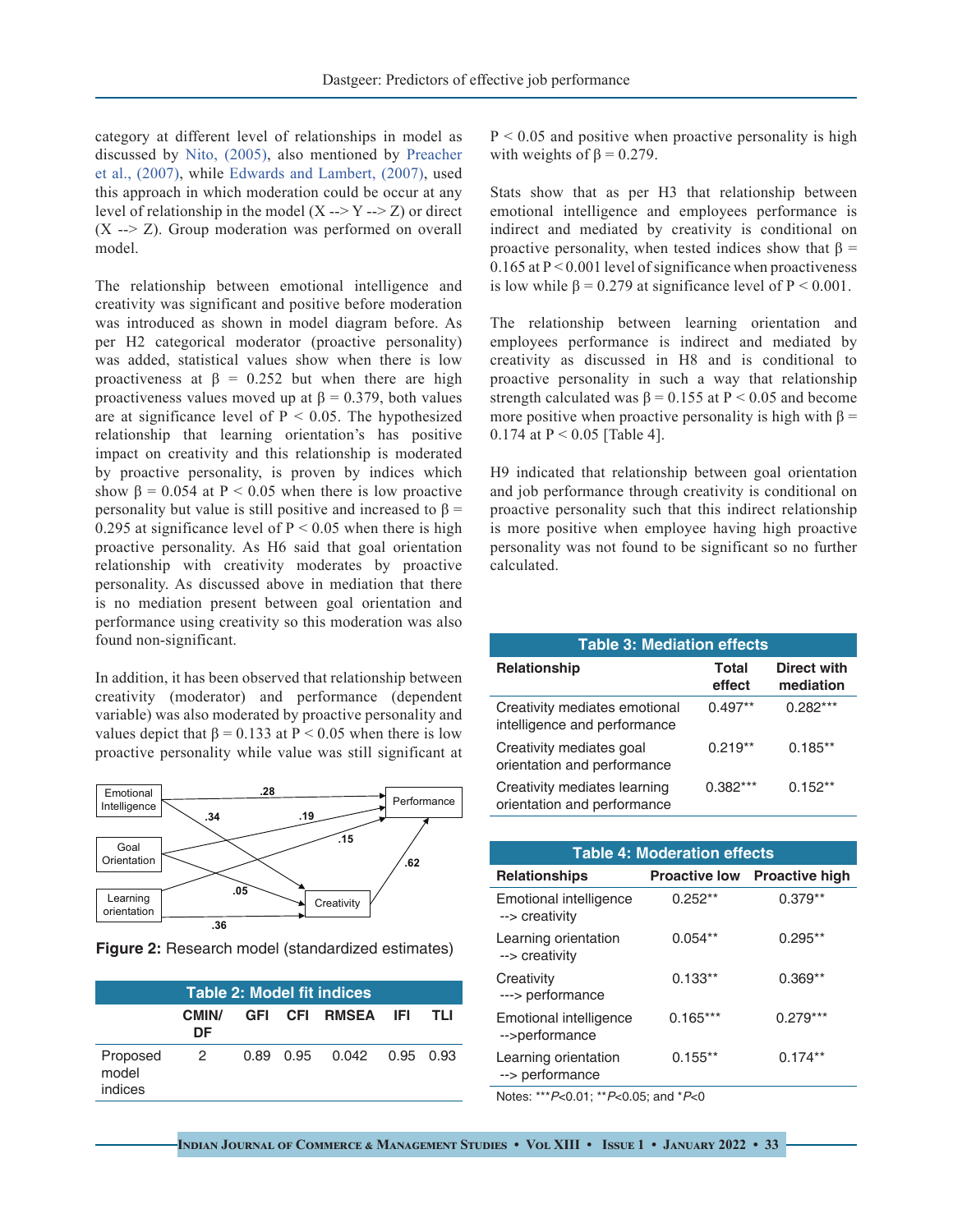# **DISCUSSION**

This study formulated and tested moderated mediation model of employee performance in which proactive personality treated as moderator and creativity as mediating variables. Using sample of 162 respondents, we assume that proactive personality does mediate the relationship of emotional intelligence with creativity and learning orientation with creativity. This is also proved that creativity acts as a mediator between emotional intelligence and performance, as it mediated the relationship of learning orientation and performance. Hypothesis related to goal orientation was found non-significant for mediator so further estimation was not authentic perform under this study design. In addition, proactive personality also found to be mediated the relationship between creativity and performance which was not proposed in hypothesis.

#### **Theoretical Implications**

This study contributes in several ways to the literature. First, further investigation on moderated mediation model using proactivity and creativity with other individualrelated factors (Nito, 2005). We theoretically hypothesized and then proved empirically that creativity actually mediates the relationship of emotional intelligence with performance and learning orientation of employees with their performance. Emotional intelligence is associated with change in organization (Weymes, 2002), and we established a direct relationship of emotional intelligence with employee creativity. We also proved that motivational job related factors like proactive personality strengthen the relationship between emotional intelligence and creativity of an employee that results in more productive outcomes.

Second, learning orientation, which is also self-related motivational factor of employees, was found to be positively associated with creativity; when moderated by proactive personality again effect positive effect found and impact on performance is still positive and significant. This study contributes to the learning orientation literate by showing direct relationship with creativity and motivational job-related variables, it has also been contributed that individually learning orientation may effect creativity but with proactive personality, this affects more signifies and impacts increase with other unstated factors considered constant.

Third, goal orientation is directly associated with performance which has been proven emphasized by the current study [\(Porath and Bateman, 2006\)](#page-10-4) and effect of mediator has also been found.

Fourth, study also contributes to the literature of creativity by empirically testing that proactive personality moderated the relationship of creativity and performance [\(Kim et al.,](#page-9-4)  [2010\)](#page-9-4) by approximately 36% increase when there is high proactiveness practice by employee.

Fifth, in addition to mediated relationship through creativity, this study shows that proactive personality directly moderates the relationship of emotional intelligence with performance [\(Law et al., 2008\)](#page-9-17) and learning orientation with performance [\(Baker and Sinkula, 1999b\)](#page-8-2) by almost increase from approximately 16.5% and 15.5% to 27.9% and 17.4%.

#### **Practical Implications**

In terms of practical practices, emotional intelligence and performance are two essential and important factors associated change in organizational and innovative performance same does goal and learning orientations. Proactive personality [\(Porath and Bateman, 2006\)](#page-10-4) and creativity [\(Mafakheri et al., 2016\)](#page-10-19) are two pretty critical and emerging yet stable traits related to employees. Organizations nowadays require more diverse, creative, and proactive personality approached employees to remain stable and competitive that's why they have to focus on these traits and our finding backing up with organizational development and change with feedback. Organizations should create climate and environment which is supportive for creativity and proactiveness and accept initiation and ideas generation from every hierarchical level to channel efforts and performance in positive and right direction. Meanwhile, managers and supervisors especially pay attention to employees' creative and innovative needs with enhancement in learning and goal orientation by supporting and encouraging them to get sustainable and long-term benefits.

## *Limitations and Directions for Future Research*

The study encounters several limitations too. First, although we design framework based on theory, literature, and discussion. Future researched must design framework before literature study to be less biased and more logical and practical.

Second, responses for this study were collected from three organizations which might affect the generalizability as responses from same department might not be more accurate or biased due to position and level. It is recommended to get responses from different departments within organization and choose more than 1 industry to work with in this way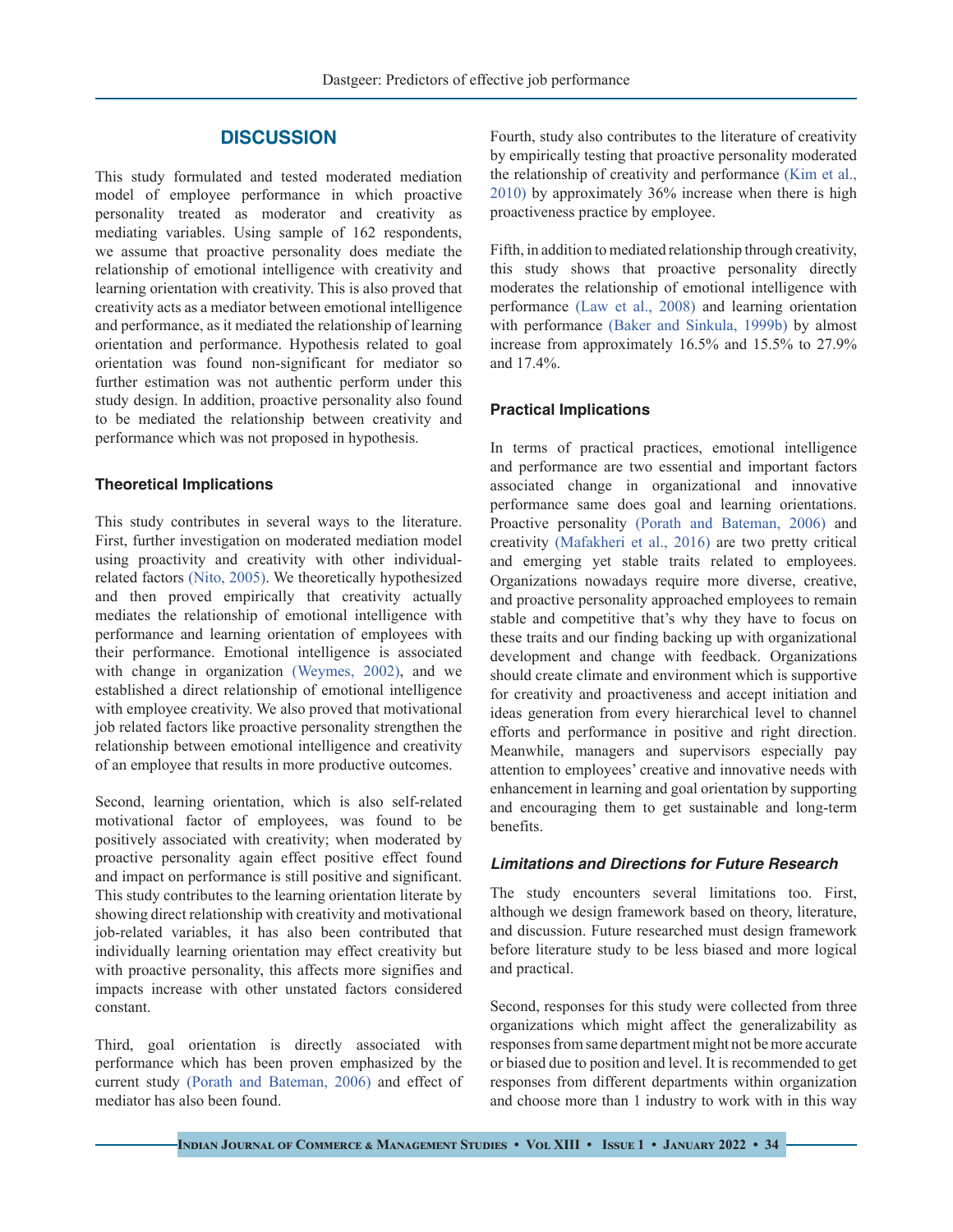comparison between industries can also estimate.

Third, though our study focuses on individual related factors, to add more knowledge and practicality purpose future researches should collect data on collective or teamrelated factors within organizations such as team proactive approach, team performance, and/or team creativity rather than individual or self-related personality variables.

## **FINANCIAL SUPPORT**

There is no financial support and sponsorship for this research.

# **ACKNOWLEDGMENT**

Not applicable.

# **CONFLICTS OF INTEREST**

This is to bring to your kind consideration that this research work has no conflicts of interest.

# **REFERENCES**

- <span id="page-8-10"></span>Aguinis, H., Beaty, J. C., Boik, R. J., & Pierce, C. A. (2005). Effect size and power in assessing moderating effects of categorical variables using multiple regression: A 30-year review. *The Journal of Applied Psychology*, *90*(1), 94-107.
- Altındağ, E., & Kösedağı, Y. (2015). The relationship between emotional intelligence of managers, innovative corporate culture and employee performance. *Procedia-Social and Behavioral Sciences*, *210*, 270-282.
- Aradilla-Herrero, A., Tomás-Sábado, J., & Gómez-Benito, J. (2014). Associations between emotional intelligence, depression and suicide risk in nursing students. *Nurse Education Today*, *34*(4), 520-525.
- <span id="page-8-2"></span>Baker, W. E., & Sinkula, J. M. (1999). The synergistic effect of market orientation and learning orientation on organizational performance. *Journal of the Academy of Marketing Science*, *27*(4), 411-427.
- <span id="page-8-3"></span>[Barczak, G., Lassk, F., & Mulki, J. \(2010\). Antecedents](Barczak, G., Lassk, F., & Mulki, J. (2010). Antecedents of team creativity: An examination of team e) [of team creativity: An examination of team emotional](Barczak, G., Lassk, F., & Mulki, J. (2010). Antecedents of team creativity: An examination of team e) [intelligence, team trust and collaborative culture.](Barczak, G., Lassk, F., & Mulki, J. (2010). Antecedents of team creativity: An examination of team e) [Creativity and Innovation Management, 19\(4\),](Barczak, G., Lassk, F., & Mulki, J. (2010). Antecedents of team creativity: An examination of team e)

[332-345.](Barczak, G., Lassk, F., & Mulki, J. (2010). Antecedents of team creativity: An examination of team e)

- Bateman, T. S., & Crant, J. M. (1993). The proactive component of organizational behavior: A measure and correlates. *Journal of Organizational Behavior*, *14*(2), 103-118.
- <span id="page-8-8"></span>Bauer, K. N., Orvis, K. A., Ely, K., & Surface, E. A. (2016). Re-examination of motivation in learning contexts: Metaanalytically investigating the role type of motivation plays in the prediction of key training outcomes. *Journal of Business and Psychology*, *31*(1), 33-50.
- <span id="page-8-5"></span>Bharadwaj, S., & Menon, A. (2000). Making innovation happen in organizations: Individual creativity mechanisms, organizational creativity mechanisms or both? *Journal of Product Innovation Management: An International Publication of the Product Development AND Management Association*, *17*(6), 424-434.
- <span id="page-8-9"></span>Brackett, M. A., Rivers, S. E., Shiffman, S., Lerner, N., & Salovey, P. (2006). Relating emotional abilities to social functioning: A comparison of self-report and performance measures of emotional intelligence. *Journal of Personality and Social Psychology*, *91*(4), 780-795.
- Bradler, C., Dur, R., Neckermann, S., & Non, A. (2016). Employee recognition and performance: A field experiment. *Management Science*, *62*(11), 3085-3099.
- <span id="page-8-6"></span>Bryant, S. E., & Malone, T. (2015). An empirical study of emotional intelligence and stress in college students. *Business Education and Accreditation*, *7*(1), 1-11.
- <span id="page-8-0"></span>Calantone, R. J., Cavusgil, S. T., & Zhao, Y. (2002). Learning orientation, firm innovation capability, and firm performance. *Industrial Marketing Management*, *31*(6), 515-524.
- <span id="page-8-4"></span>Castro, F., Gomes, J., & de Sousa, F. C. (2012). Do intelligent leaders make a difference? The effect of a leader's emotional intelligence on followers' creativity. *Creativity and Innovation Management*, *21*(2), 171-182.
- <span id="page-8-7"></span>Chang, H. T., Chou, Y. J., Liou, J. W., & Tu, Y. T. (2016). The effects of perfectionism on innovative behavior and job burnout: Team workplace friendship as a moderator. *Personality and Individual Differences*, *96*, 260-265.
- Choi, J. N. (2007). Change‐oriented organizational citizenship behavior: Effects of work environment characteristics and intervening psychological processes. *Journal of Organizational Behavior: The International Journal of Industrial, Occupational and Organizational Psychology and Behavior*, *28*(4), 467-484.
- <span id="page-8-1"></span>Cote, S., & Miners, C. T. (2006). Emotional intelligence, cognitive intelligence, and job performance. *Administrative Science Quarterly*, *51*(1), 1-28.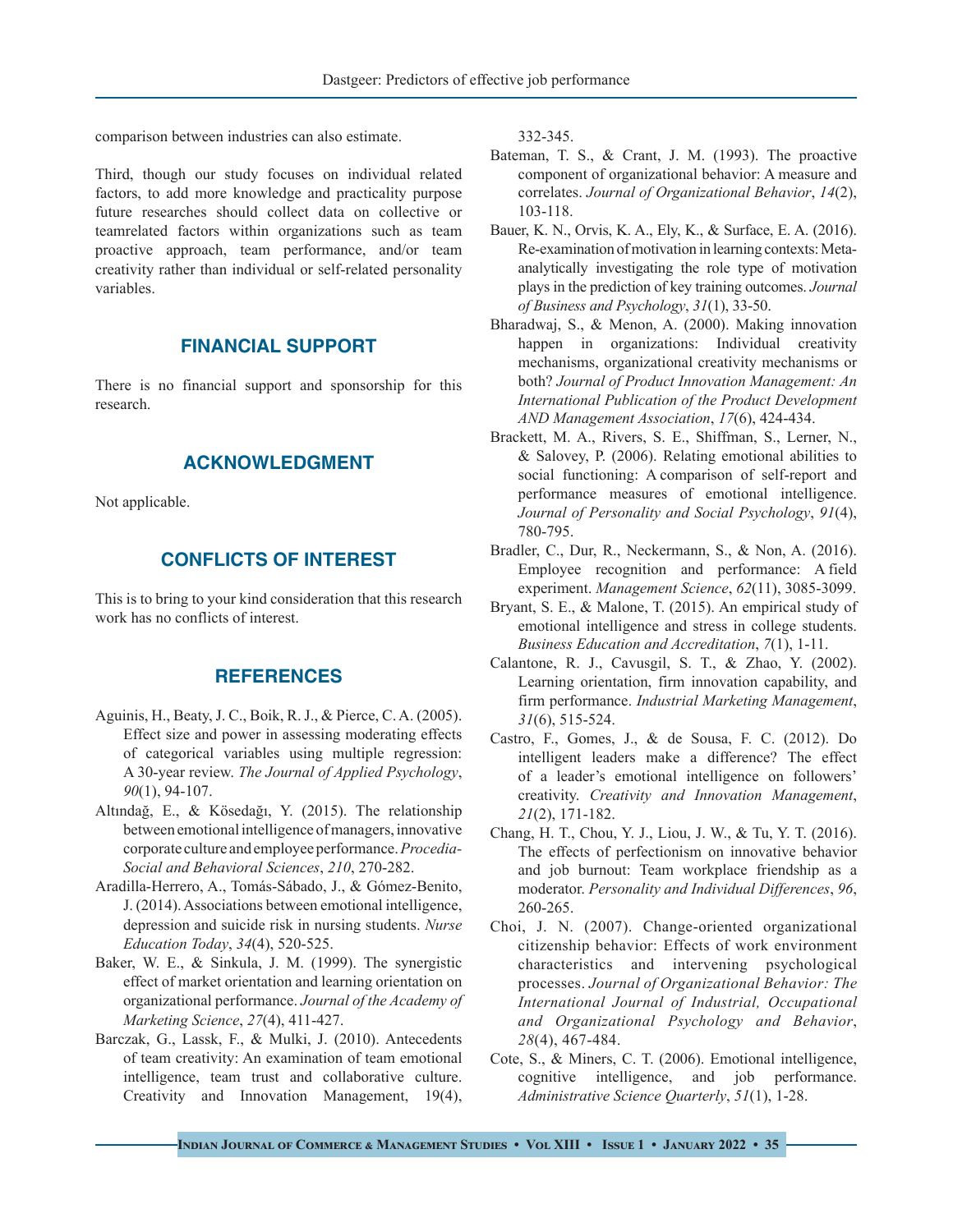- Davcik, N. S., & Sharma, P. (2016). Marketing resources, performance, and competitive advantage: A review and future research directions. *Journal of Business Research*, *69*(12), 5547-5552.
- <span id="page-9-11"></span>Davies, M., Stankov, L., & Roberts, R. D. (1998). Emotional intelligence: In search of an elusive construct. *Journal of Personality and Social Psychology*, *75*(4), 989.
- de Stobbeleir, K. E., Ashford, S. J., & Buyens, D. (2011). Self-regulation of creativity at work: The role of feedback-seeking behavior in creative performance. *Academy of Management Journal*, *54*(4), 811-831.
- <span id="page-9-10"></span>Di Fabio, A., & Kenny, M. E. (2012). The contribution of emotional intelligence to decisional styles among Italian high school students. *Journal of Career Assessment*, *20*(4), 404-414.
- Edwards, J. R., & Lambert, L. S. (2007). Methods for integrating moderation and mediation: A general analytical framework using moderated path analysis. *Psychological Methods*, *12*(1), 1.
- Erkutlu, H., & Chafra, J. (2012). The impact of team empowerment on proactivity: The moderating roles of leader's emotional intelligence and proactive personality. *Journal of Health Organization and Management*, *26*(5), 560-577.
- <span id="page-9-5"></span>Farmer, S. M., Tierney, P., & Kung-Mcintyre, K. (2003). Employee creativity in Taiwan: An application of role identity theory. *Academy of Management Journal*, *46*(5), 618-630.
- <span id="page-9-6"></span>Furnham, A. (2016). The relationship between cognitive ability, emotional intelligence and creativity. *Psychology*, *7*(2), 193-197.
- <span id="page-9-8"></span>Goleman, D. (1996). Emotional intelligence. Why it can matter more than IQ. *Learning*, *24*(6), 49-50.
- <span id="page-9-9"></span>Goleman, D., & Gurin, J. (Eds.). (1995). *Mind Body Medicine: How to Use Your Mind for Better Health*. Yonkers, New York: Consumer Reports Books.
- <span id="page-9-1"></span>Gong, Y., Huang, J. C., & Farh, J. L. (2009). Employee learning orientation, transformational leadership, and employee creativity: The mediating role of employee creative self-efficacy. *Academy of Management Journal*, *52*(4), 765-778.
- <span id="page-9-12"></span>Gozukara, E. (2016). Beyond the expected activities: The role of impulsivity between emotional intelligence and employee creativity. *International Business Review*, *9*, 143-153.
- <span id="page-9-2"></span>Grant, A. M., & Ashford, S. J. (2008). The dynamics of proactivity at work. *Research in Organizational Behavior*, *28*, 3-34.
- Halford, S., Hudson, M., Leonard, P., Parry, J., & Taylor, R. (2016). *The New Dynamics of Work: A Scoping Study*. Southampton, GB: University of Southampton.
- Hirst, G., van Knippenberg, D., & Zhou, J. (2009).

A cross-level perspective on employee creativity: Goal orientation, team learning behavior, and individual creativity. *Academy of Management Journal*, *52*(2), 280-293.

- <span id="page-9-0"></span>Hsieh, J. Y. (2016). Spurious or true? An exploration of antecedents and simultaneity of job performance and job satisfaction across the sectors. *Public Personnel Management*, *45*(1), 90-118.
- <span id="page-9-13"></span>Hur, Y., van den Berg, P. T., & Wilderom, C. P. (2011). Transformational leadership as a mediator between emotional intelligence and team outcomes. *The Leadership Quarterly*, *22*(4), 591-603.
- Janssen, O., & van Yperen, N. W. (2004). Employees' goal orientations, the quality of leader-member exchange, and the outcomes of job performance and job satisfaction. *Academy of Management Journal*, *47*(3), 368-384.
- <span id="page-9-14"></span>Kafetsios, K., & Zampetakis, L. A. (2008). Emotional intelligence and job satisfaction: Testing the mediatory role of positive and negative affect at work. *Personality and Individual Differences*, *44*(3), 712-722.
- <span id="page-9-7"></span>Kim, T. Y., Hon, A. H., & Crant, J. M. (2009). Proactive personality, employee creativity, and newcomer outcomes: A longitudinal study. *Journal of Business and Psychology*, *24*(1), 93-103.
- <span id="page-9-4"></span>Kim, T. Y., Hon, A. H., & Lee, D. R. (2010). Proactive personality and employee creativity: The effects of job creativity requirement and supervisor support for creativity. *Creativity Research Journal*, *22*(1), 37-45.
- <span id="page-9-16"></span>Law, K. S., Wong, C. S., & Song, L. J. (2004). The construct and criterion validity of emotional intelligence and its potential utility for management studies. *Journal of applied Psychology*, *89*(3), 483.
- <span id="page-9-17"></span>Law, K. S., Wong, C. S., Huang, G. H., & Li, X. (2008). The effects of emotional intelligence on job performance and life satisfaction for the research and development scientists in China. *Asia Pacific Journal of Management*, *25*(1), 51-69.
- <span id="page-9-3"></span>Lee, T. W., Mitchell, T. R., Sablynski, C. J., Burton, J. P., & Holtom, B. C. (2004). The effects of job embeddedness on organizational citizenship, job performance, volitional absences, and voluntary turnover. *Academy of Management Journal*, *47*(5), 711-722.
- Li, J. Y., & Shieh, C. J. (2016). A study on the effects of multiple goal orientation on learning motivation and learning behaviors. *Eurasia Journal of Mathematics, Science and Technology Education*, *12*(1), 161-172..
- <span id="page-9-15"></span>Locke, E. A., & Latham, G. P. (1990). *A theory of goal setting & task performance.* Prentice-Hall, Inc.
- Lunenburg, F. C. (2011). Emotional intelligence in the workplace: Application to leadership. *International Journal of Management, Business, and Administration*,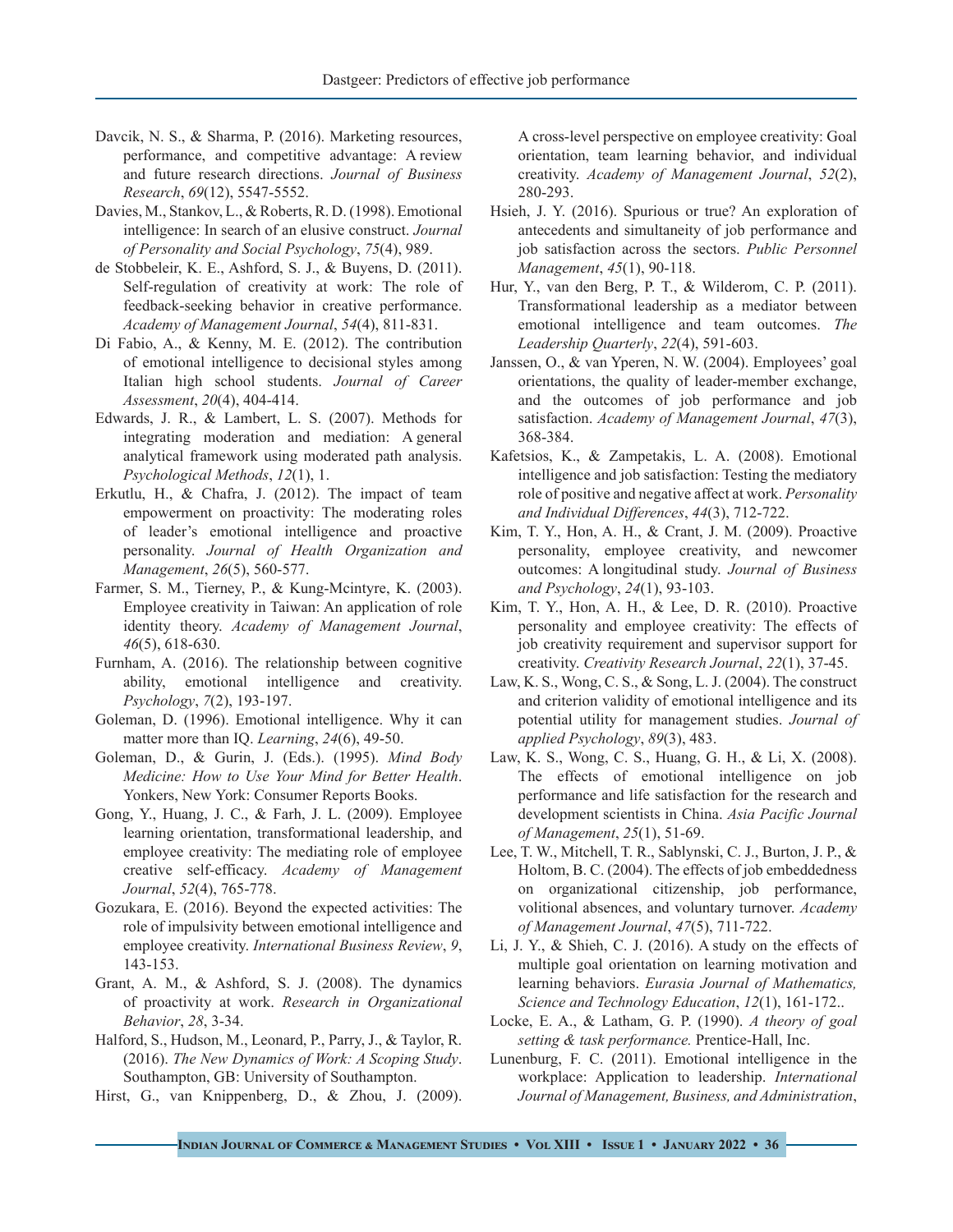*14*(1), 1-6.

- <span id="page-10-19"></span>Mafakheri, A., Ounagh, N., & Asadi, M. (2016). The relationship between emotional creativity and marital satisfaction in teachers. *Journal of Multidisciplinary Research*, *5*(2), 5-10.
- <span id="page-10-12"></span>Mayer, J. D., & Geher, G. (1996). Emotional intelligence and the identification of emotion. *Intelligence*, *22*(2), 89-113.
- <span id="page-10-10"></span>Mayer, J. D., Caruso, D. R., & Salovey, P. (1999). Emotional intelligence meets traditional standards for an intelligence. *Intelligence*, *27*(4), 267-298.
- <span id="page-10-11"></span>Mayer, J. D., DiPaolo, M., & Salovey, P. (1990). Perceiving affective content in ambiguous visual stimuli: A component of emotional intelligence. *Journal of Personality Assessment*, *54*(3-4), 772-781.
- <span id="page-10-14"></span>Mayer, J. D., Salovey, P., & Caruso, D. R. (2000). Emotional intelligence as zeitgeist, as personality, and as a mental ability. In: Bar-On, R., & Parker, J. D. A. (Eds.), *The Handbook of Emotional Intelligence: Theory, Development, Assessment, and Application at Home, School, and in the Workplace*. New York, United States: Jossey-Bass, p. 92-117.
- <span id="page-10-7"></span>Mayfield, M., & Mayfield, J. (2008). Leadership techniques for nurturing worker garden variety creativity. *Journal of Management Development*, *27*(9), 976-986.
- McAdam, R., & McClelland, J. (2002). Individual and team‐based idea generation within innovation management: Organizational and research agendas. *European Journal of Innovation Management, 5*(2), 86-97.
- <span id="page-10-6"></span>McAdam, R., & McClelland, J. (2002). Sources of new product ideas and creativity practices in the UK textile industry. *Technovation*, *22*(2), 113-121.
- <span id="page-10-3"></span>Menges, J. I., Tussing, D. V., Wihler, A., & Grant, A. M. (2017). When job performance is all relative: How family motivation energizes effort and compensates for intrinsic motivation. *Academy of Management Journal*, *60*(2), 695-719.
- <span id="page-10-5"></span>Moss, S. A., & Ritossa, D. A. (2007). The impact of goal orientation on the association between leadership style and follower performance, creativity and work attitudes. *Leadership*, *3*(4), 433-456.
- <span id="page-10-2"></span>Myint, A. A., & Aung, A. A. (2016). The relationship between emotional intelligence and job performance of Myanmar school teachers. *AsTEN Journal of Teacher Education*, *1*(1), 1-16.
- Naranjo-Valencia, J. C., Jiménez-Jiménez, D., & Sanz-Valle, R. (2016). Studying the links between organizational culture, innovation, and performance in Spanish companies. *Revista Latinoamericana de Psicología*, *48*(1), 30-41.
- <span id="page-10-15"></span>Nifadkar, S., Tsui, A. S., & Ashforth, B. E. (2012). The way

you make me feel and behave: Supervisor-triggered newcomer affect and approach-avoidance behavior. *Academy of Management Journal*, *55*(5), 1146-1168.

- Nito, A. B. E. (2005). A moderated mediation examination of proactive personality on employee creativity. *Journal of Small Business and Enterprise Development*, *12*(4), 564-578.
- <span id="page-10-1"></span>Obeidat, S., Mitchell, R., & Bray, M. (2016). The link between high performance work practices and organizational performance: Empirically validating the conceptualization of HPWP according to the AMO model. *Employee Relations*, *38*, 578-595.
- <span id="page-10-9"></span>Penrose, A., Perry, C., & Ball, I. (2007). Emotional intelligence and teacher self efficacy: The contribution of teacher status and length of experience. *Issues in Educational Research*, *17*(1), 107-126.
- <span id="page-10-8"></span>Petrides, K. V. (2016). Emotional intelligence as a personality trait. In: *New Directions in organizatIonal Psychology and Behavioral Medicine*. London, United Kingdom: Routledge, p. 157-164.
- <span id="page-10-4"></span>Porath, C. L., & Bateman, T. S. (2006). Self-regulation: From goal orientation to job performance. *Journal of Applied Psychology*, *91*(1), 185.
- <span id="page-10-18"></span>Preacher, K. J., Rucker, D. D., & Hayes, A. F. (2007). Addressing moderated mediation hypotheses: Theory, methods, and prescriptions. *Multivariate Behavioral Research*, *42*(1), 185-227.
- Primc, K., & Čater, T. (2016). The influence of organizational life cycle on environmental proactivity and competitive advantage: A dynamic capabilities view. *Organization and Environment*, *29*(2), 212-230.
- <span id="page-10-13"></span>Salovey, P. E., & Sluyter, D. J. (1997). *Emotional Development and Emotional Intelligence: Educational Implications*. New York, United States: Basic Books.
- Salovey, P., & Mayer, J. J. D. (1990). Emotional intelligence. *Imagination, Cognition, and Personality*, *9*(3), 185-211.
- Salovey, P., Mayer, J. D., Goldman, S. L., Turvey, C., & Palfai, T. P. (1995). Emotional Attention, Clarity, and Repair: Exploring Emotional Intelligence Using the Trait Meta-Mood Scale. Massachusetts, United States: American Psychological Association.
- <span id="page-10-16"></span>Seibert, S. E., Crant, J. M., & Kraimer, M. L. (1999). Proactive personality and career success. *Journal of Applied Psychology*, *84*(3), 416.
- <span id="page-10-0"></span>Sikora, D., Thompson, T., Russell, Z., & Ferris, G. (2016). Reimagining overqualified human resources to promote organizational effectiveness and competitive advantage. *Journal of Organizational Effectiveness: People and Performance*, *3*, 23-42.
- <span id="page-10-17"></span>Smit, B. W., Maloney, P. W., Maertz, C. P. Jr., & Montag-Smit, T. (2016). Out of sight, out of mind? How and